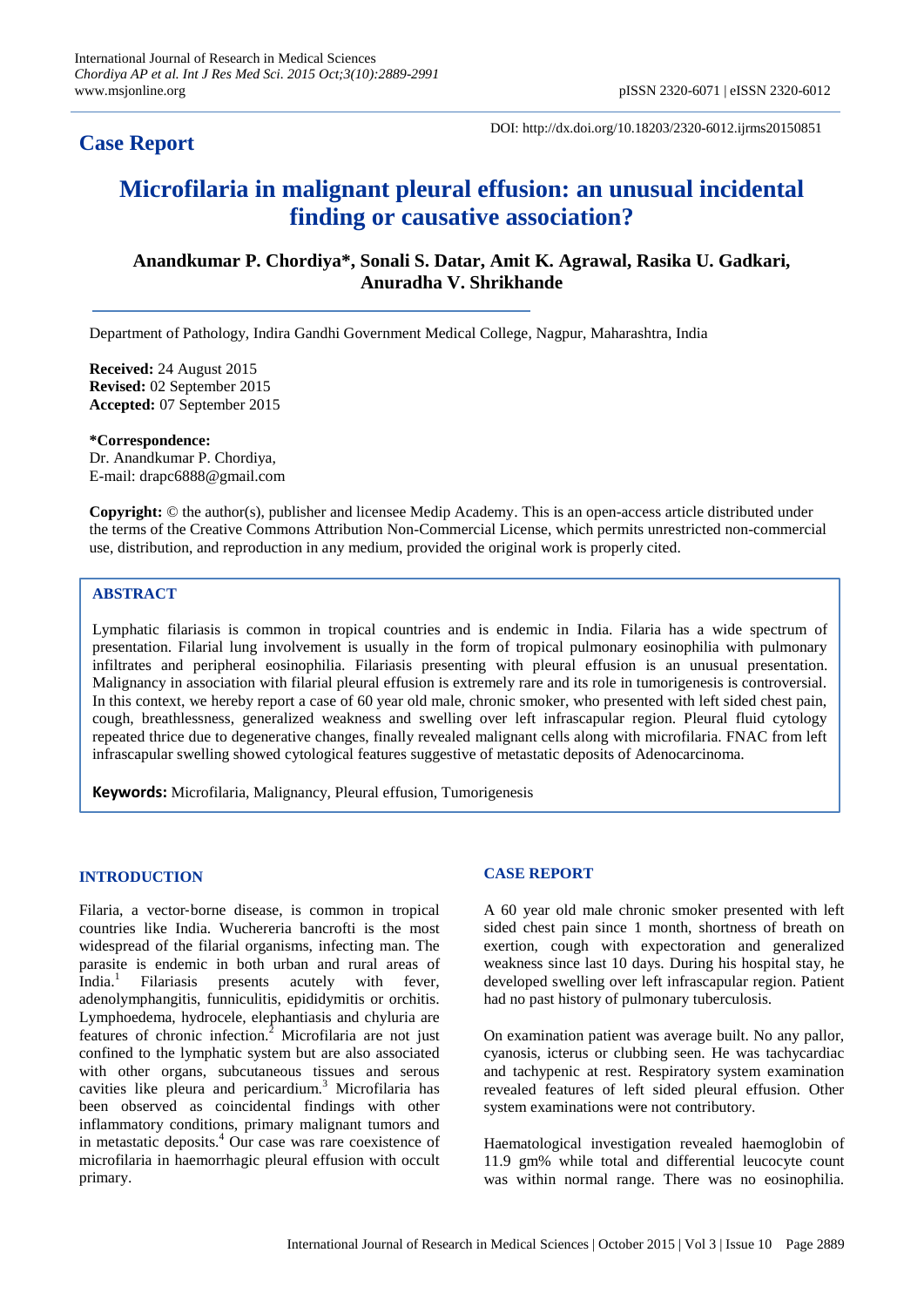Biochemical profile revealed normal liver and kidney function test with only raised blood urea (54 mg %).

Chest x-ray, plain and contrast CT study of thorax revealed gross left sided pleural effusion with complete collapse of underlying lung, possibly of infective aetiology (Figure 1).



**Figure 1: (a) Chest radiograph (PA View) showing massive left sided pleural effusion. (b) Computed tomography thorax (Plain & Contrast) revealed left sided pleural).**



**Figure 2: Pleural fluid cytology showing microfilariae along with atypical cell and few lymphoid cells against a blood mixed background (MGG, 1000X).**

Sputum for acid fast bacilli (AFB) and pyogenic organism culture/sensitivity was negative. Pleural fluid was grossly haemorrhagic. Proteins, sugar and adenosine deaminase (ADA) levels in pleural fluid were 5 gm/dl, 21.2 gm/dl and 65.8 u/l respectively. Pleural fluid gram staining showed only pus cells and no organisms were isolated in culture. Zeihl-Neelsen staining of pleural fluid did not reveal any AFB. KOH mount of pleural fluid was also negative for any fungal elements. Pleural fluid cytology initially showed only hemorrhage. Further multiple repeat pleural fluid cytology revealed very few small groups of cells arranged loosely, having moderate cytoplasm and eccentric hyperchromatic nuclei along with mesothelial cells, lymphocytes and a focus of filarial parasite (Figure 2). No intracellular or background mucin was seen. Midnight peripheral blood smear didn't reveal any filarial parasite.



**Figure 3: FNAC smear of left infrascapular swelling showing acinus of large round cells having moderate cytoplasm, eccentric hyperchromatic nuclei with high N:C ratio (H&E, 1000X).**



**Figure 4: FNAC smear of left infrascapular swelling showing irregular clumps of large round to oval cells having moderate cytoplasm, hyperchromatic nuclei. (PAP, 1000X).**

Patient was further started on diethyl carbamazine. Later during his hospital stay he developed swelling over left infrascapular region. Fine Needle Aspiration Cytology (FNAC) from this swelling showed abundant cells with morphology similar to cells seen in pleural fluid. Cytological features were suggestive of metastatic deposits of Adenocarcinoma (Figure 3 and 4) probably revealing the cause of haemorrhagic pleural effusion. He was offered further evaluation but ultimately succumbed to death.

### **DISCUSSION**

Microfilaria have been identified in samples submitted for cytological examination, such as aspirated material from lymph node, breast lump, cutaneous swellings and